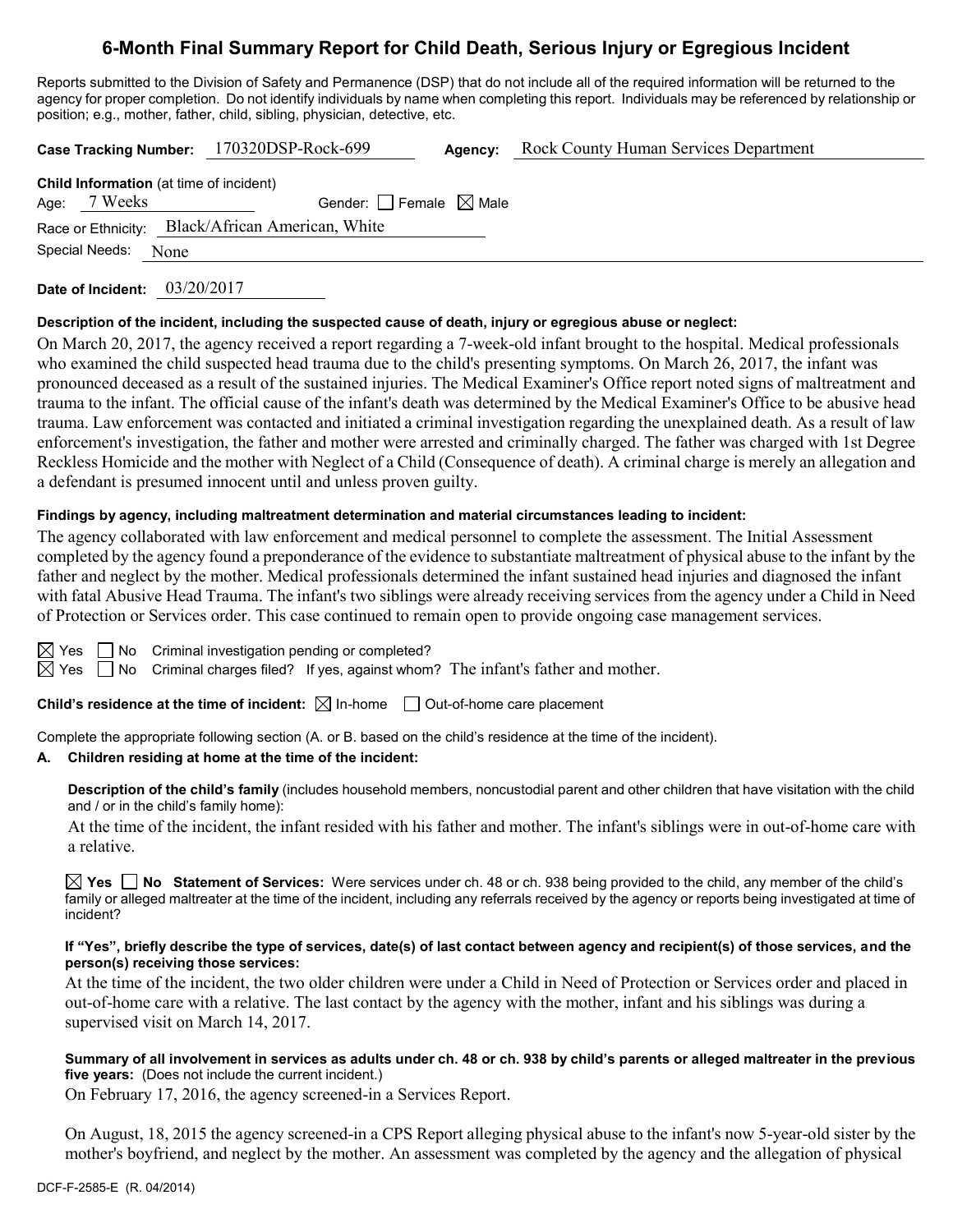abuse was substantiated by an unknown maltreater. The allegation of neglect by the mother was also substantiated. The infant's now 5-year-old sister and now 7-year-old brother were deemed unsafe. A Child in Need of Protection or Services Petition was filed on January 11, 2016, the children were placed in foster care and the case remained open to provide ongoing case management services.

#### **Summary of actions taken by the agency under ch. 48, including any investigation of a report or referrals to services involving the child, any member of the child's family living in this household and the child's parents and alleged maltreater.** (Does not include the current incident.)

(Note: Screened out reports listed in this section may include only the date of the report, screening decision, and if a referral to services occurred at Access. Reports that do not constitute a reasonable suspicion of maltreatment or a reason to believe that the child is threatened with harm are not required to be screened in for an initial assessment, and no further action is required by the agency.)

On February 17, 2016, the agency screened-in a Services Report.

On August, 18, 2015 the agency screened-in a CPS Report alleging physical abuse to the infant's now 5-year-old sister by the mother's boyfriend, and neglect by the mother. An assessment was completed by the agency and the allegation of physical abuse was substantiated by an unknown maltreater. The allegation of neglect by the mother was also substantiated. The infant's now 5-year-old sister and now 7-year-old brother were deemed unsafe. A Child in Need of Protection or Services Petition was filed on January 11, 2016, the children were placed in foster care and the case remained open to provide ongoing case management services.

#### **Summary of any investigation involving the child, any member of the child's family and alleged maltreater conducted under ch. 48 and any services provided to the child and child's family since the date of the incident:**

The agency collaborated with law enforcement and medical personnel to complete the assessment. The Initial Assessment completed by the agency found a preponderance of the evidence to substantiate maltreatment of physical abuse to the infant by the father and neglect by the mother. Medical professionals determined the infant sustained head injuries and diagnosed the infant with fatal Abusive Head Trauma. The infant's two siblings were already receiving services from the agency under a Child in Need of Protection or Services order. This case continued to remain open to provide ongoing case management services.

#### **B. Children residing in out-of-home care (OHC) placement at time of incident:**

**Description of the OHC placement and basis for decision to place child there:** N/A

## **Description of all other persons residing in the OHC placement home:**

N/A

**Licensing history:** Including type of license, duration of license, summary of any violations by licensee or an employee of licensee or other actions that constitute a substantial failure to protect and promote the welfare of the child. N/A

#### Summary of any actions taken by agency in response to the incide

| Screening of Access report                           | Attempted or successful re   |
|------------------------------------------------------|------------------------------|
| Protective plan implemented                          | Referral to services         |
| Initial assessment conducted                         | Transportation assistance    |
| Safety plan implemented                              | Collaboration with law enf   |
| Temporary physical custody of child                  | Collaboration with medica    |
| Petitioned for court order / CHIPS (child in need of | Supervised visitation        |
| protection or services)                              | Case remains open for se     |
| Placement into foster home                           | Case closed by agency        |
| <b>Placement with relatives</b>                      | Initiated efforts to address |
| Ongoing Services case management                     | collaboration on CA/N cas    |

| nary of any actions taken by agency in response to the incident: (Check all that apply.) |  |                                                   |  |
|------------------------------------------------------------------------------------------|--|---------------------------------------------------|--|
| Screening of Access report                                                               |  | Attempted or successful reunification             |  |
| Protective plan implemented                                                              |  | Referral to services                              |  |
| Initial assessment conducted                                                             |  | Transportation assistance                         |  |
| Safety plan implemented                                                                  |  | Collaboration with law enforcement                |  |
| Temporary physical custody of child                                                      |  | Collaboration with medical professionals          |  |
| Petitioned for court order / CHIPS (child in need of                                     |  | Supervised visitation                             |  |
| protection or services)                                                                  |  | Case remains open for services                    |  |
| Placement into foster home                                                               |  | Case closed by agency                             |  |
| Placement with relatives                                                                 |  | Initiated efforts to address or enhance community |  |
| Ongoing Services case management                                                         |  | collaboration on CA/N cases                       |  |
|                                                                                          |  | Other (describe):                                 |  |
|                                                                                          |  |                                                   |  |

## **FOR DSP COMPLETION IF RECORD OR ON-SITE REVIEW WAS UNDERTAKEN:**

## **Summary of policy or practice changes to address issues identified based on the record or on-site review of the incident:**

Under Child Welfare Disclosure Act (Section 48.981(7)(cr), Stats.), the DSP completes a 90-Day review of the agency's practice in each case reported under the Act. A further practice review has been completed for case 170320DSP-Rock-699. As a result of this review process, the DSP determined the agency implemented efforts to improve the consistency and quality of safety